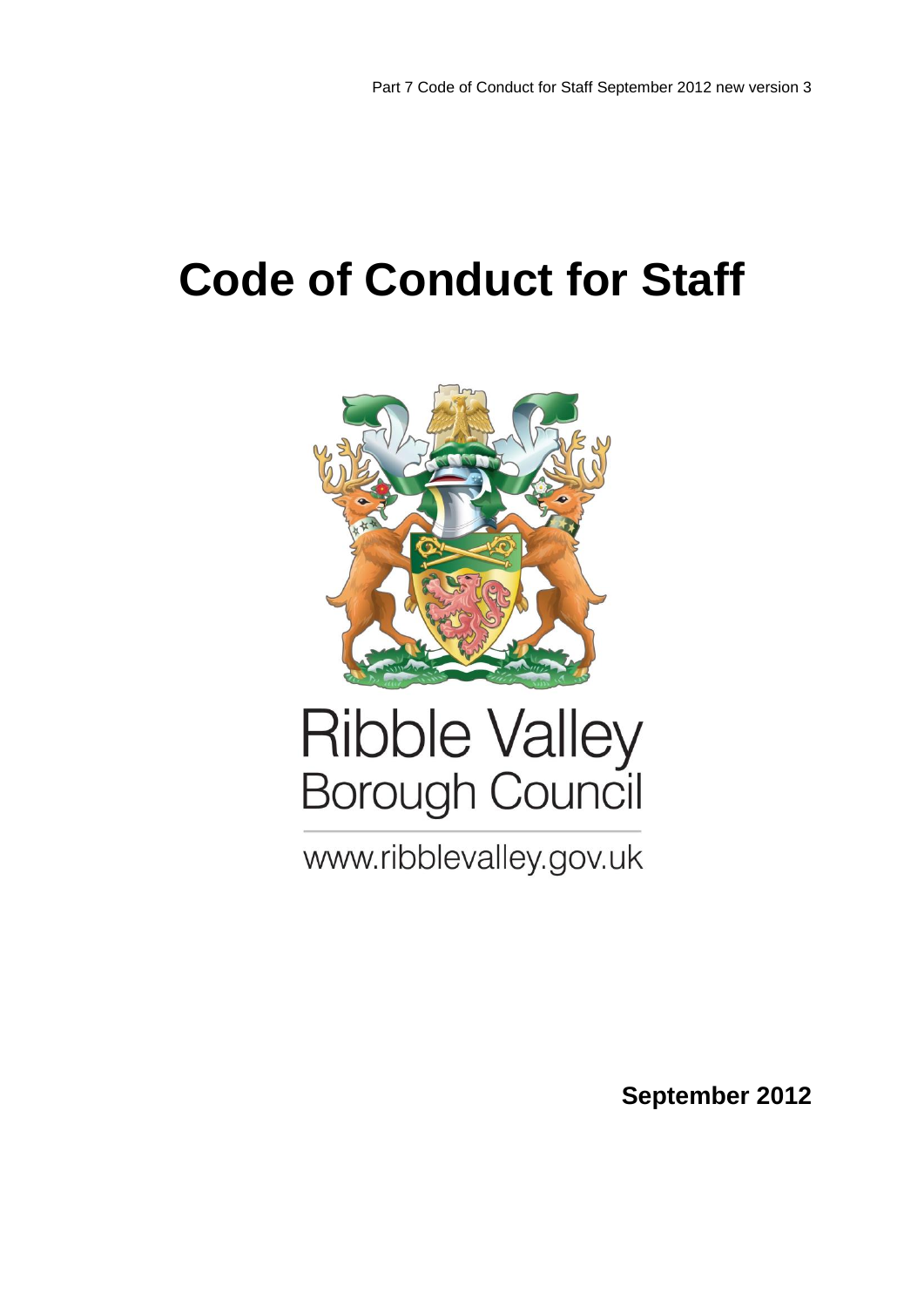#### <sup>1</sup> *Introduction*

- 1.2 The public are entitled to expect the highest standards of conduct from Ribble Valley Borough Council and their staff. Confidence in the integrity of staff will be threatened by any suspicion that they may be influenced in the performance of their duties by improper motives, whether well founded or not,
- 1.3 This Code is closely based upon a model Code of Conduct for Local Government Employees that has been recommended to local authorities by the Local Authority Management Board. The Council adopted this Code on 9 November 2005, as setting out the standards of conduct expected of their employees.
- 1.4 Whilst it is not a disciplinary code, any failure to follow the standards it sets out may constitute misconduct that could lead to disciplinary action, including dismissal.

### <sup>2</sup> *Who Is The Code Aimed At?*

- 2.1 The Code applies to all the staff of Ribble Valley Borough Council.
- 2.2 Inevitably some of the issues it covers will particularly affect senior, managerial and professional staff. However, the Code is intended to cover all staff that work under a contract of employment with the Council. Activities carried out by Council staff who, in that capacity, are acting as members of companies or of voluntary organisations are also subject to the standards contained in this Code.

#### <sup>3</sup> *General Obligations*

3.1 Staff must always act with good faith towards the Council's business and should promote its interests. Staff must not do anything adversely to affect the Council's reputation.

#### <sup>4</sup> *Standards*

4.1 Local government staff are expected to give the highest possible standard of service to the public and, where it is part of their duties, to provide appropriate advice to elected members and to fellow staff with impartiality. Staff will be expected, without fear of recrimination, to bring to the attention of their line manager any deficiency in the provision of service. Staff must report to their line manager any fraud, corruption or other malpractice, any impropriety or any breach of procedure. Staff who find themselves in difficulty in doing this should refer to the Council's Anti-Fraud Policy contained in the Staff Handbook.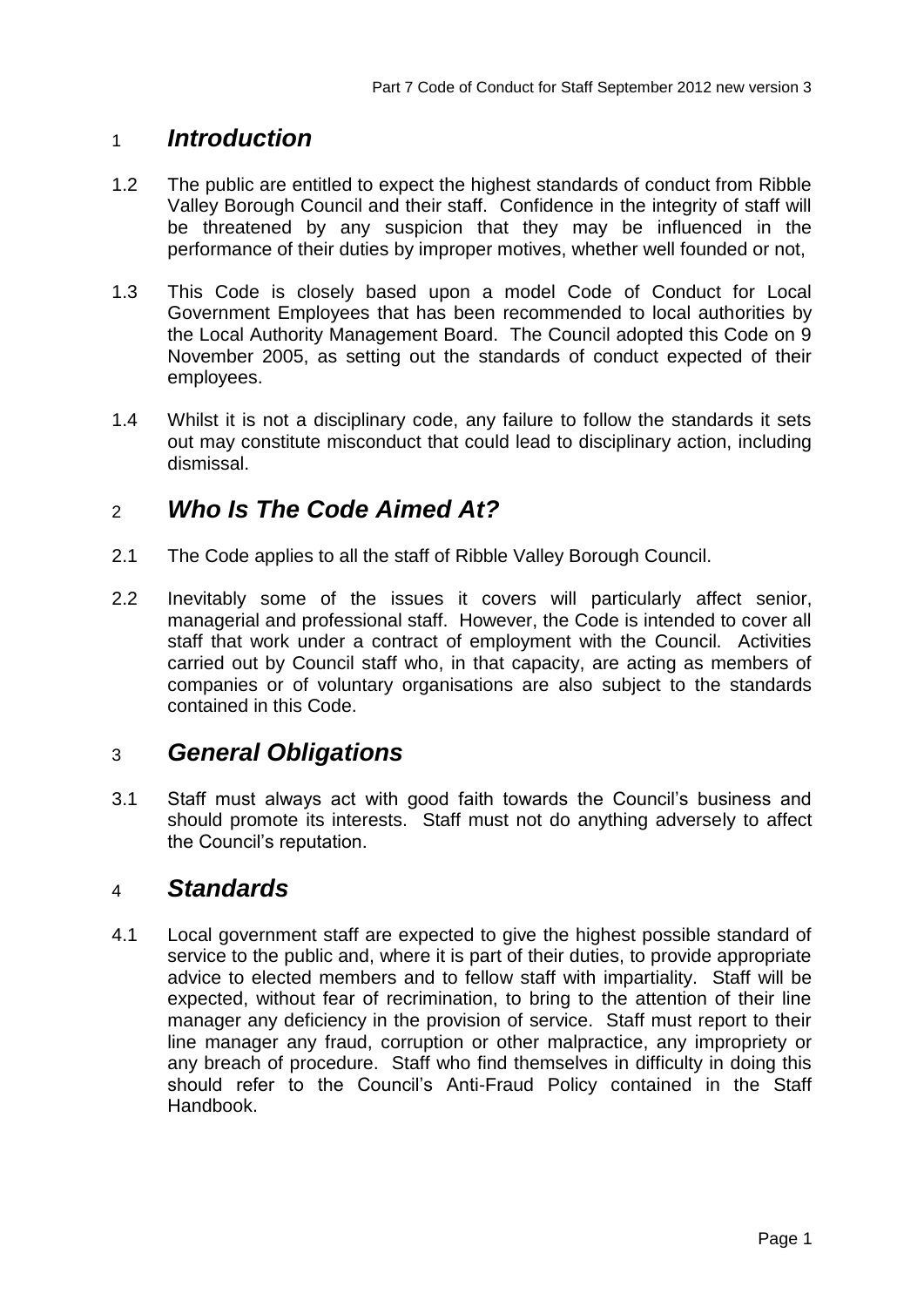### <sup>5</sup> *Disclosure of Information*

- 5.1 It is generally accepted that open government is best. The law requires that certain types of information must be available to members, auditors, government departments, service users and the public. The Council will be open about other types of information too.
- 5.2 However staff should not disclose personal or financial information about any other person, which they obtain in the course of their duties to the Council.
- 5.3 Staff should respect the confidentiality of reports that are marked "exempt" or "confidential", and of any other information that they receive under an obligation of confidence.
- 5.4 Staff should not use any information obtained in the course of their employment for personal gain or benefit. Nor should they pass it on to others who might use it for personal gain or benefit. Any particular information received by staff from an elected member which is personal to that member and does not belong to the authority should not be divulged by staff without the prior approval of that elected member, except where such disclosure is required or sanctioned by the law.

# <sup>6</sup> *Political Neutrality*

- 6.1 Staff serve the Council as a whole. It follows that staff must serve all elected members and not just those of the controlling group. Staff must ensure that the individual rights of all elected members are respected.
- 6.2 Staff should not, in their capacity as Council employees, attend meetings of political groups unless specifically authorised by the Chief Executive. Staff must take care not to compromise their political neutrality.
- 6.3 Some staff occupy posts which are "politically restricted" under the provisions of the Local Government and Housing Act 1989. This restriction will be stated in their contract of employment. These staff are disqualified from membership of a local authority (other than a parish or community council), and from being a MP or MEP; they are also subject to restrictions in other political activity.
- 6.4 Staff, whether or not politically restricted, must follow every lawful expressed policy of the Council and must not allow their own personal or political opinions to interfere with their work.

### <sup>7</sup> *Relationships*

#### *Elected Members*

7.1 Staff are responsible to the Council through its senior managers. For some staff, their role is to give advice to elected members and senior managers and all are there to carry out the Council's work. Mutual respect between the staff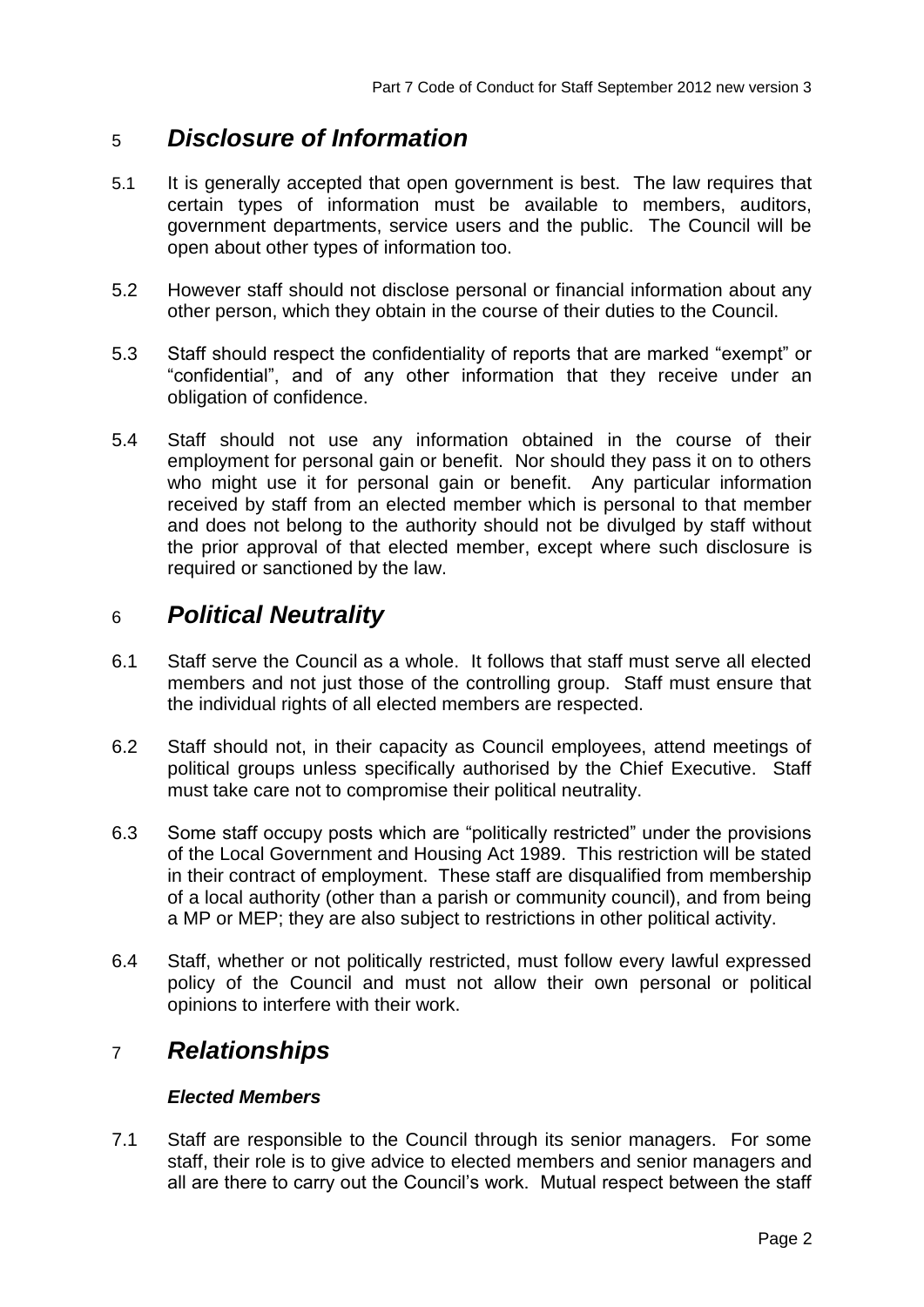and elected members is essential to good local government. Close personal familiarity between staff and elected members can damage that relationship and prove embarrassing to other staff and elected members and must therefore be avoided.

#### *The Local Community and Service Users*

7.2 Staff should always remember their responsibilities to the community and should provide courteous, efficient and impartial service delivery to all groups and individuals within the community.

#### *Contractors*

- 7.3 All relationships of a business or private nature with external contractors, or potential contractors, should be notified in writing to the Chief Executive with a copy to the appropriate director. Orders and contracts must be awarded on merit and in accordance with the Council's standing orders on contracts, normally by fair competition against other tenderers. No special favour in the tendering process should be shown to businesses run by, for example, friends, partners or relatives of members of staff. No part of the community should be discriminated against.
- 7.4 Staff who engage or supervise contractors or have any other official relationship with contractors and have previously had or currently have a relationship in a private or domestic capacity with a contractor should declare that relationship in writing to the Chief Executive with a copy to the appropriate director.

#### <sup>8</sup> *Appointment and Other Employment Matters*

- 8.1 Staff involved in appointing Council staff must ensure that all appointments are made on the basis of merit. It is unlawful for an appointment to be made that is based on anything other than the ability of the candidate to undertake the duties of the post. In order to avoid any possible accusation of bias staff must not be involved in an appointment where they are related to an applicant or have a close personal relationship outside work with the applicant.
- 8.2 Similarly, staff must not be involved in decisions relating to discipline, promotion or pay adjustments for any other member of staff who is a relative or with whom they have a close personal relationship outside work.

#### <sup>9</sup> *Private Work*

9.1 Staff must not hold any other paid appointment or conduct any paid business, which could conflict with or could have a detrimental effect on the Council's business. If employees have any uncertainty as to whether a conflict exists they should discuss this with their manager or appropriate director.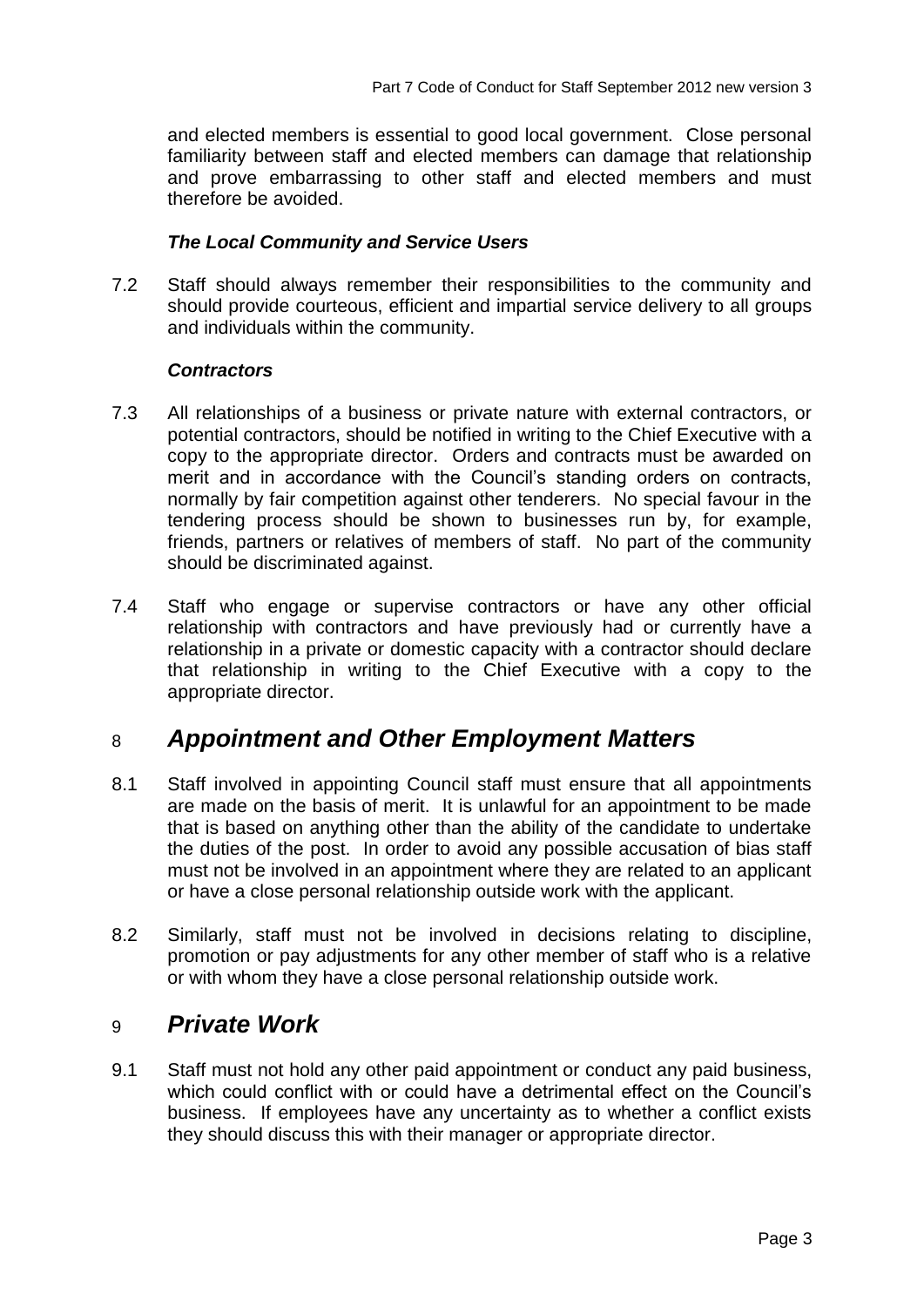- 9.2 No private work can be undertaken during work for the Council, or on the Council's premises, or by using Council's equipment without the prior written approval of the Chief Executive or appropriate director.
- 9.3 If in the course of work with the Council staff create a copyright work that work becomes the property of the Council. Similarly, if in the course of work staff create a patentable invention, or create a design capable of registration, then this will also become the property of the Council and staff will be required to co-operate in the registration formalities.

#### <sup>10</sup> *Personal Interests*

- 10.1 Staff must declare in writing to the Chief Executive, with a copy to the appropriate director, any non-financial interests that they consider could bring about conflict with the Council's interests.
- 10.2 Staff must declare in writing to the Chief Executive, with a copy to the appropriate director, any financial interest that could conflict with the Council's interests.
- 10.3 Under Section 117 of the Local Government Act 1972, staff must declare in writing to the Chief Executive, with a copy to the appropriate director, any financial interest which they, their spouse or civil partner may have in any existing or proposed contract with the Council. Failure to make such a declaration is a criminal offence.
- 10.4 Non-financial interests or relationships that could cause potential conflict must also be declared in writing to the Chief Executive, with a copy to the appropriate director, eg involvement with an organisation or pressure group which may oppose the Council's policies.
- 10.5 Staff must declare in writing to the Chief Executive, with a copy to the appropriate director, membership of any organisation not open to the public without formal membership and commitment of allegiance and which has secrecy about rules or membership or conduct. For example, staff should declare membership of freemasonry.

### <sup>11</sup> *Equality Issues*

11.1 All local government employees must ensure that policies relating to equality issues, as agreed by the Council, are complied with in addition to the requirements of the law, including all forms of harassment, such as sexual, racial or bullying. This includes unwelcome acts, such as: sexual offences; sexual or racial insults; bullying; inappropriate language or comments; committed by an employee against other employees or members of the public. This also includes inappropriate comments, images etc contained in electronic communications such as email or made on social networking sites.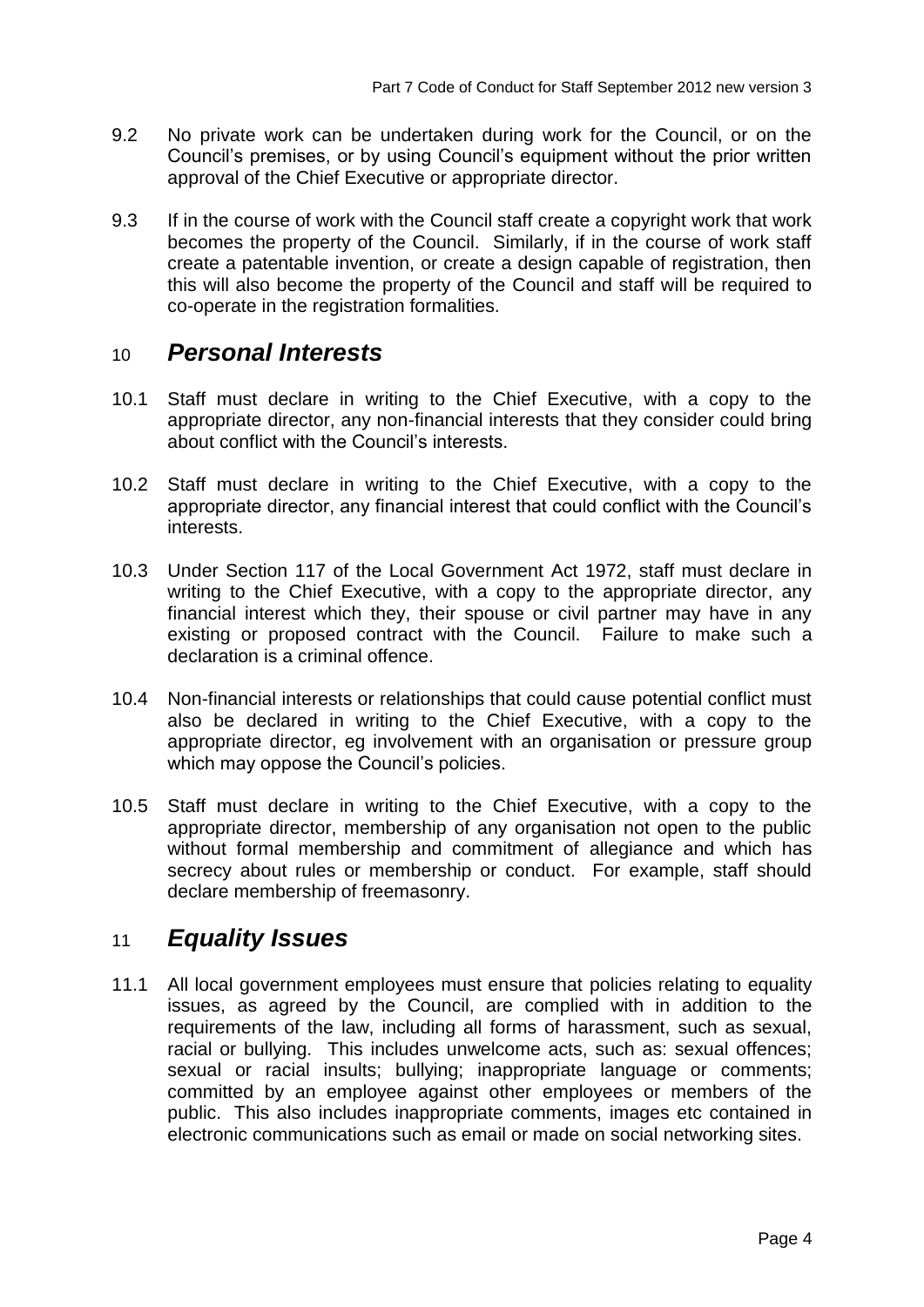All members of the local community, customers and other staff have a right to be treated with fairness and equality.

#### <sup>12</sup> *Separation of Roles During Tendering*

- 12.1 Staff involved in the tendering process and dealing with contractors should be clear on the separation of client and contractor roles within the Council. Senior staff who have both a client and contractor responsibility must be aware of the need for accountability and openness.
- 12.2 Staff in contractor or client sections must exercise fairness and impartiality when dealing with all customers, suppliers, other contractors and subcontractors.
- 12.3 Staff who have access to confidential information on tenders or costs for either internal or external contractors must not disclose that information to any unauthorised party or organisation.
- 12.4 Staff must ensure that no special favour is shown to current or recent former employees or their spouses, close relatives or associates in awarding contracts to businesses run by them or employing them in a senior or relevant managerial capacity.

#### <sup>13</sup> *Corruption*

- 13.1 It is a serious criminal offence for staff to corruptly receive or give any gift, loan, fee, reward or advantage for doing or not doing anything, or showing favour or disfavour to any persons in their official capacity. If an allegation is made it is for the member of staff to demonstrate that any such rewards have not been corruptly obtained.
- 13.2 Staff must report to the Chief Executive or relevant director any corrupt offer that is made to them.

### <sup>14</sup> *Use Of Financial Resources*

14.1 Staff must use public funds in a responsible and lawful manner. Staff must ensure value for money to avoid legal challenge to the Council.

### <sup>15</sup> *Hospitality*

15.1 Staff must only accept offers of hospitality if there is a genuine need to impart information or represent the Council in the community. Invitations to attend purely social or sporting functions should be accepted only when these are part of the life of the community or where the Council should be seen to be represented. They should not be accepted unless first authorised in writing by the Chief Executive or appropriate director.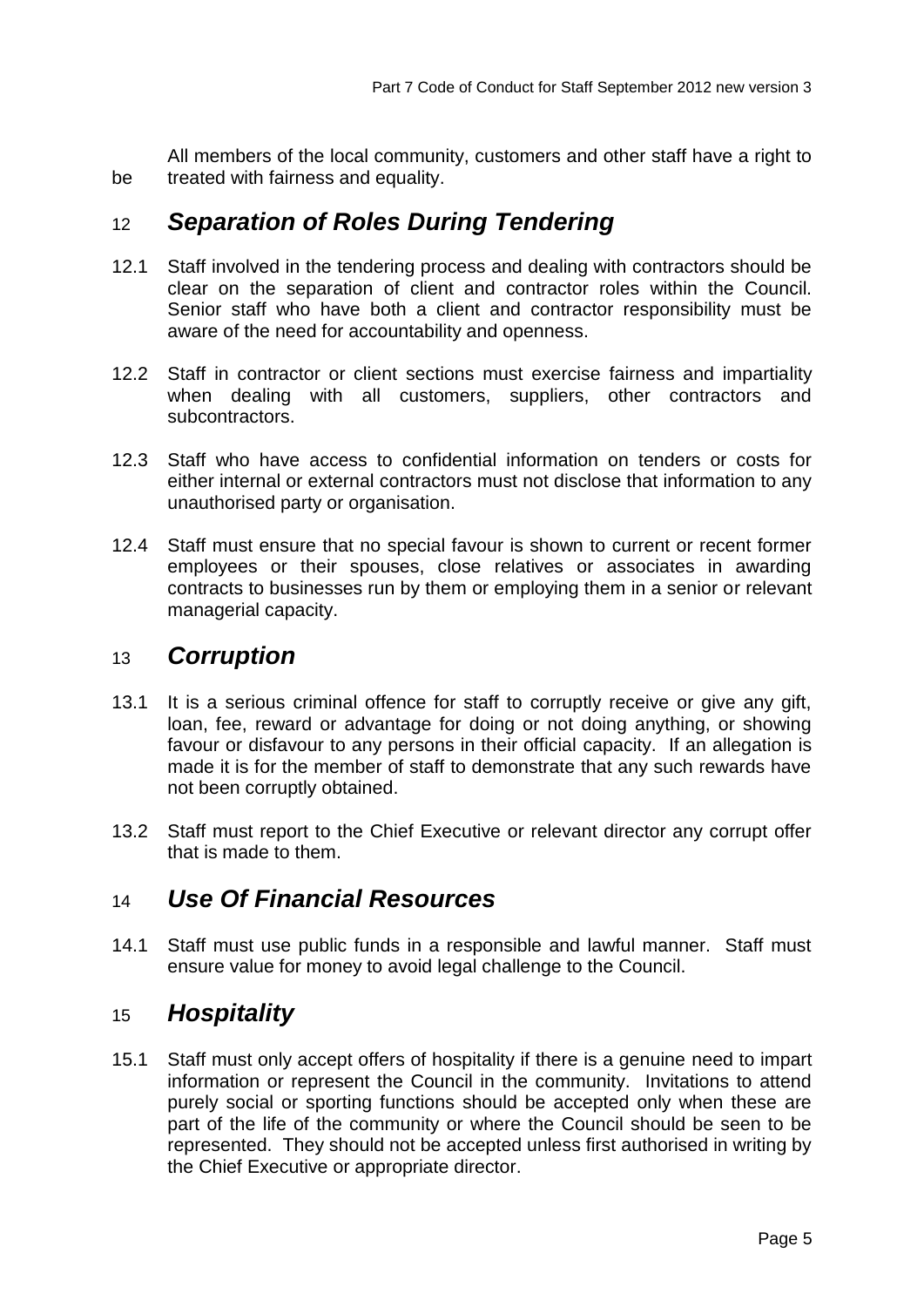- 15.2 When hospitality has to be declined, those making the offer should be courteously but firmly informed of the procedures and standards operating with the Council.
- 15.3 Staff must not accept significant personal gifts from contractors or outside suppliers, although staff may keep insignificant items of token value such as pens, calendars and diaries.
- 15.4 When receiving authorised hospitality staff should be particularly sensitive as to its timing in relation to decisions which the Council may be taking affecting those providing the hospitality.
- 15.5 Acceptance by staff of hospitality through attendance at relevant conferences and courses is acceptable where it is clear that the hospitality is corporate rather than personal, where the Chief Executive or appropriate director gives consent in advance and where any purchasing decisions are not compromised. Where visits to inspect equipment, or other merchandise, are required staff must ensure that the Council meets the cost of such visits so as to avoid jeopardising the integrity of any subsequent purchasing decisions.

# <sup>16</sup> *Sponsorship – Giving and Receiving*

- 16.1 Where an outside organisation wishes to sponsor or is seeking to sponsor a local government activity, whether by invitation, tender, negotiation or voluntarily, the basic conventions concerning acceptance of gifts or hospitality apply. Particular care must be taken when dealing with contractors or potential contractors.
- 16.2 Where the Council wishes to sponsor an event or service neither a member of staff or their spouse, relative or close associate must benefit from such sponsorship in a direct way without there being full written disclosure to the Chief Executive or appropriate director of any such interest. Similarly, where the Council, through sponsorship, grant aid, financial or other means, gives support in the community staff must ensure that impartial advice is given and that there is no conflict of interest involved.

#### <sup>17</sup> *Other Documents*

17.1 Staff must be aware of the Council's Standing Orders on contracts, financial administrative regulations, and any procedure manuals in the service, department or section and must comply with them. Heads of Service must inform staff about these. If there is any doubt staff must ask the Chief Executive or appropriate director.